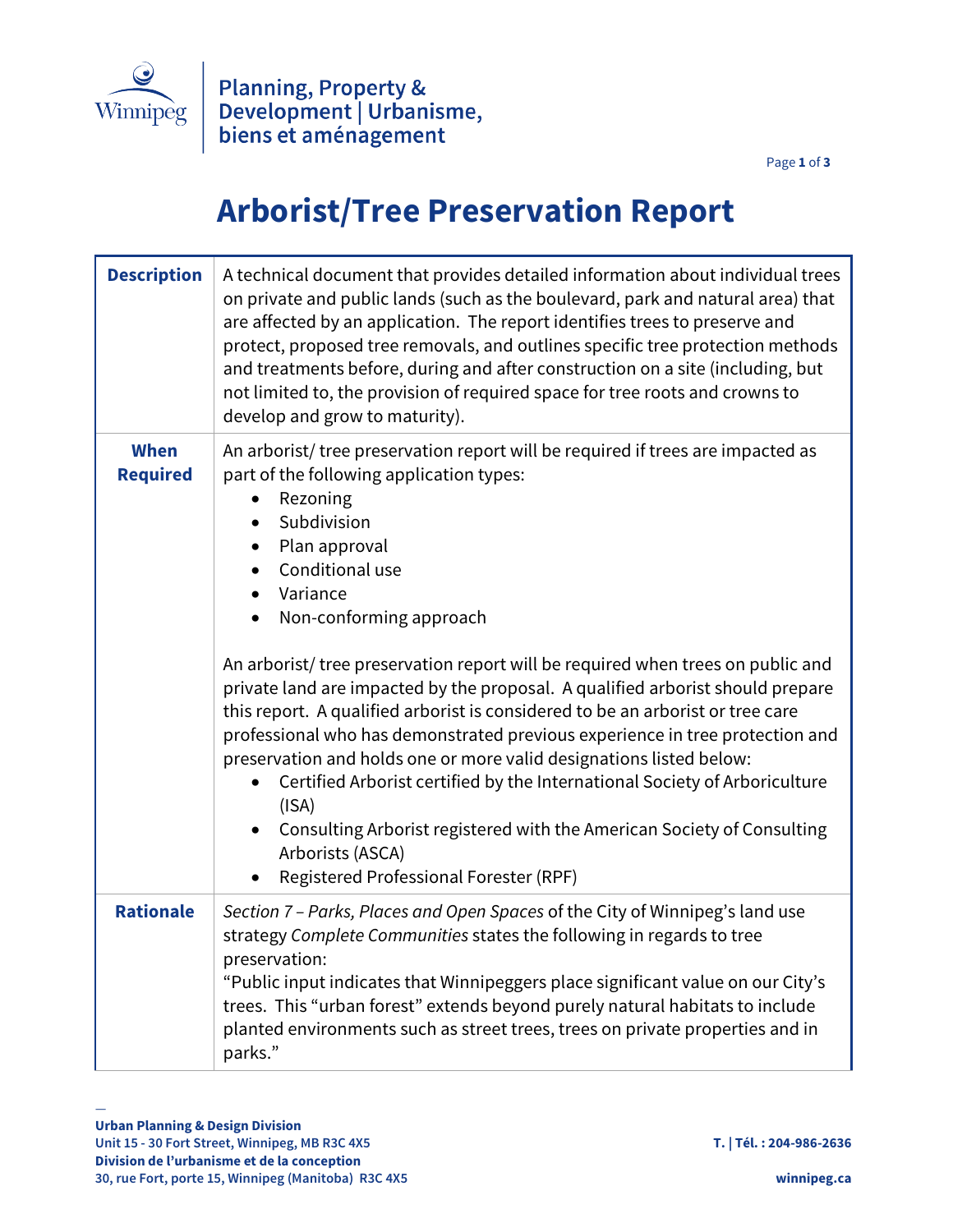

## Planning, Property &<br>Development | Urbanisme,<br>biens et aménagement

|                                    | Further, under direction 3 in section 7 of Complete Communities commits to<br>"the establishment of an urban forest management plan, continuing to<br>preserve and expand our urban forest."<br>In regards to the preservation of trees on private property, section 191. of<br>Winnipeg Zoning By-law 200/2006 Preservation of Existing Trees-Incentive says:<br>"The owner shall receive credit against the amount of landscaping material<br>otherwise required by section 190 for each healthy mature tree over 2.5 inches<br>diameter at breast height (DBH) preserved on site. The credit for preserved<br>trees is determined based on the size of the preserved tree, as show in in table<br>5-16 below. Credit for preserved trees must not result in any reduction of trees<br>planted in street frontage landscaping unless the preserved trees are located<br>within 20 feet of the front lot line.                                                                                   |
|------------------------------------|---------------------------------------------------------------------------------------------------------------------------------------------------------------------------------------------------------------------------------------------------------------------------------------------------------------------------------------------------------------------------------------------------------------------------------------------------------------------------------------------------------------------------------------------------------------------------------------------------------------------------------------------------------------------------------------------------------------------------------------------------------------------------------------------------------------------------------------------------------------------------------------------------------------------------------------------------------------------------------------------------|
|                                    | *Based on these policies and in an effort to protect the city's urban tree<br>canopy, the Planning, Property and Development Department may request<br>additional material including an Arborist / Tree Preservation Report when<br>assessing development applications.*                                                                                                                                                                                                                                                                                                                                                                                                                                                                                                                                                                                                                                                                                                                          |
| <b>Required</b><br><b>Contents</b> | An arborist/tree preservation report must include the following basic<br>information:<br>Details of the existing tree species, location, size and condition<br>$\bullet$<br>Details of any associated significant vegetation worthy of protection in<br>$\bullet$<br>accordance with the Ecologically Significant Land Strategy<br>Recommendations for tree protection<br>Details of tree preservation and protection measures (before, during<br>$\bullet$<br>and after construction) for all trees that are to be preserved on site.<br>Details of all trees proposed for removal<br>$\bullet$<br>Details of tree pruning (crown and roots), as applicable<br>$\bullet$<br>Appraised value of City owned trees affected by the application. This<br>valuation will be conducted by the City of Winnipeg Urban Forestry<br>Branch in accordance with the City of Winnipeg Tree Removal<br>Guidelines.<br>Schedule for site inspection and status reporting to the City by qualified<br>$\bullet$ |
|                                    | arborists throughout construction                                                                                                                                                                                                                                                                                                                                                                                                                                                                                                                                                                                                                                                                                                                                                                                                                                                                                                                                                                 |

—